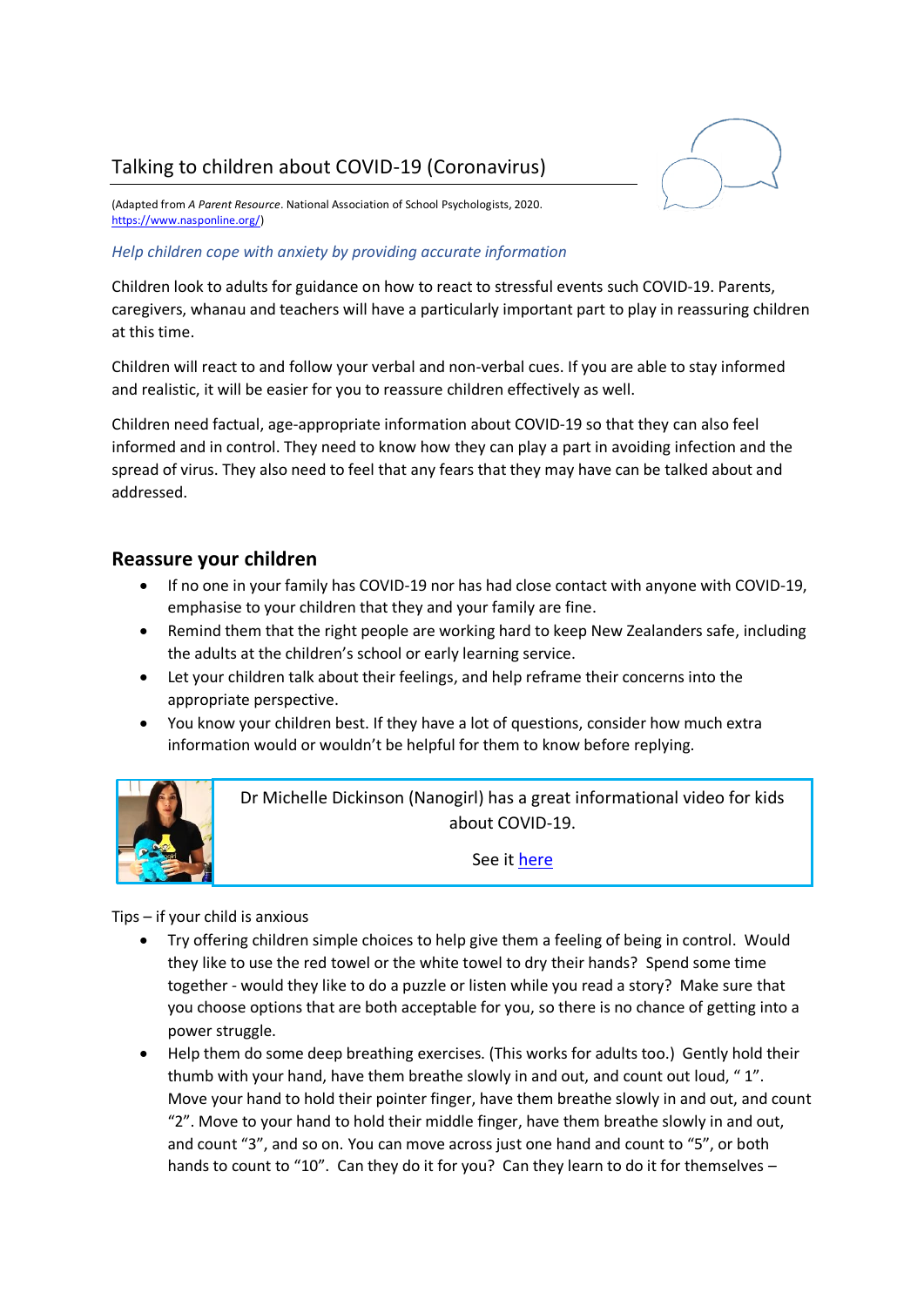many children are now practicing mindfulness exercises at school? Can they lie on the floor with their hand on their tummy and feel their breathe move in and out? You can ask your child if there are any other strategies that they know and use.

• Sparklers has a range of calming activities you could try<https://sparklers.org.nz/>

#### **Make yourself available**

- Children may need extra attention from you, and may want to talk about their concerns, fears, and questions. Make time for them.
- Tell them you love them, and give them plenty of affection.

Be patient; children and youth do not always talk about their concerns readily. Watch for clues that they may want to talk, such as hovering around while you do the dishes or work. It is very typical for younger children to ask a few questions, return to playing, then come back to ask more questions. Often they will ask the same questions again and again as they try to make sense of things – keep your answers simple, truthful and age appropriate. Children will be reassured by your consistent responses.

When sharing information, provide facts calmly, remind children that adults are working to address this concern, and give children actions they can take to protect themselves.

### **Maintain a normal routine**

- Keep to a regular, predictable schedule to help show your child that their daily routines are in control and will continue as normal.
- Encourage your children to keep up with their schoolwork and extracurricular activities, but don't push them if they seem overwhelmed.

### **Avoid blaming others**

- Explain that sometimes people blame others for events they cannot control, but that this is not correct behaviour.
- Avoid stereotyping any one group of people as responsible for the virus.
- Report any bullying or negative comments you are aware of at your children's school or early learning service.
- Be aware of the influence that other adults with different attitudes on COVID-19 have on your children. You may have to explain to them that some people have different values from the ones that you and your children will follow.

### **Monitor social media and TV**

- Limit your children's television viewing, Internet access and social media involvement. Try to avoid watching or listening to information that might be upsetting when your children are present.
- Let your child know that a lot of COVID-19 information on the Internet may be based on rumours and inaccurate information.